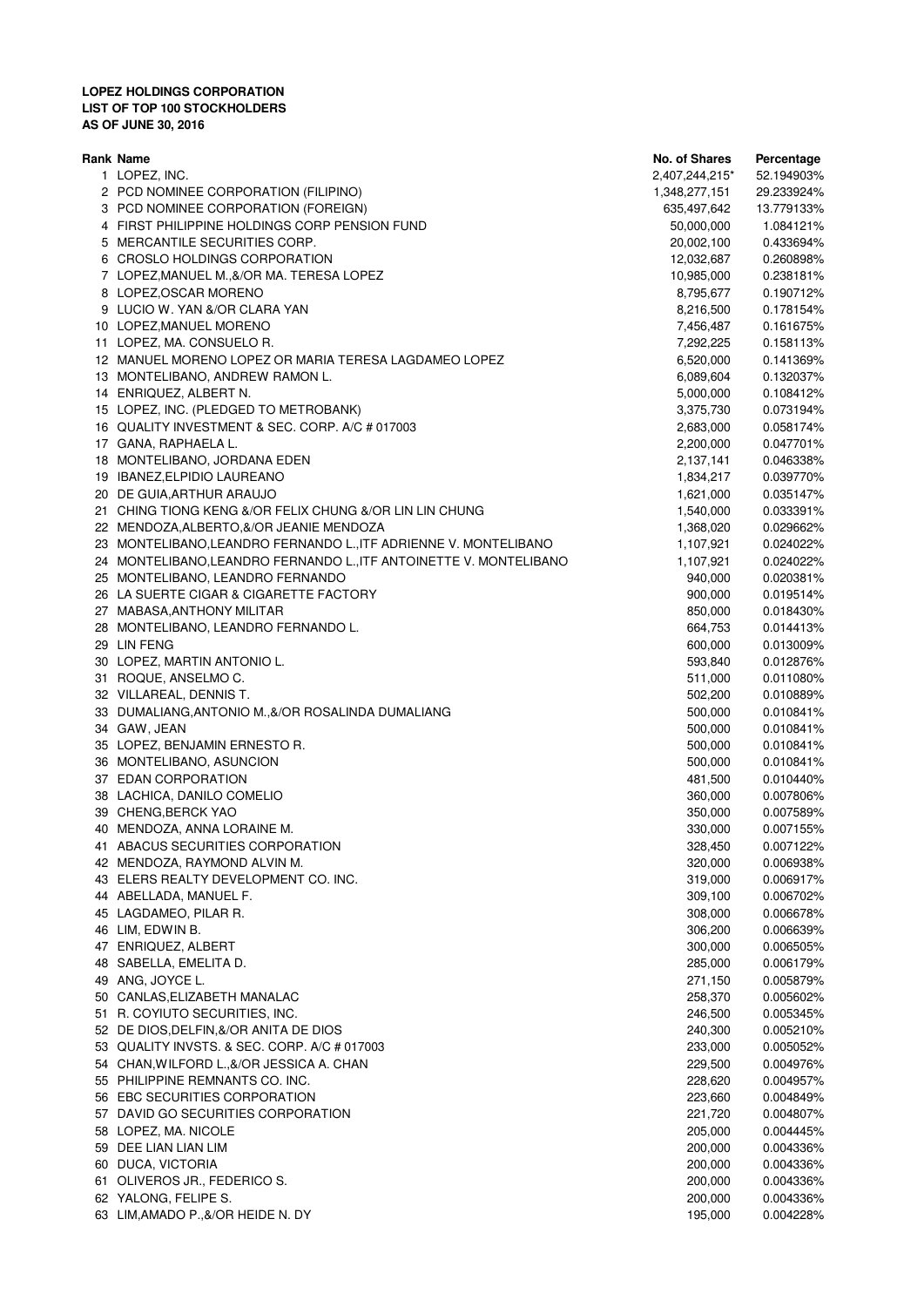| 64 LOPEZ, MIGUEL ERNESTO L.                     | 192,300       | 0.004170%   |
|-------------------------------------------------|---------------|-------------|
| 65 CRUZ, ALFREDO A.                             | 190,000       | 0.004120%   |
| 66 SEGISMUNDO, MYRNA DIZON                      | 182,316       | 0.003953%   |
| 67 B.P. INSURANCE AGENCY, INC.                  | 165,000       | 0.003578%   |
| 68 MANTES INSURANCE TRADERS INC.                | 165,000       | 0.003578%   |
| 69 CRUZ, NICOLAS D.                             | 160,000       | 0.003469%   |
| 70 CONCEPCION, RAUL JOSEPH A.                   | 159,500       | 0.003458%   |
| 71 GARCIA SR., JESUS P.                         | 156,520       | 0.003394%   |
| 72 VACA, EDUARDO G.                             | 154,000       | 0.003339%   |
| 73 CHING BUN TENG                               | 150,000       | 0.003252%   |
| 74 GARDE, LEONIDES U.                           | 150,000       | 0.003252%   |
| 75 MOTORTRADE NATIONWIDE CORPORATION            | 150,000       | 0.003252%   |
| 76 LOPEZ, ANGELA CRISTINA R.                    | 149,000       | 0.003231%   |
| 77 ZOSA, ELBERT M.                              | 147,400       | 0.003196%   |
| 78 GUZMAN, ROLAND                               | 142,450       | 0.003089%   |
| 79 OSMENA III, SERGIO                           | 138,945       | 0.003013%   |
| 80 LIM TAY                                      | 137,500       | 0.002981%   |
| 81 BENPRES CORPORATION                          | 136,125       | 0.002952%   |
| 82 CREME INVESTMENT CORPORATION                 | 136,125       | 0.002952%   |
| 83 GONZALES, J. XAVIER                          | 132,301       | 0.002869%   |
| 84 LOPEZ, ANGELA MARIA T.                       | 131,362       | 0.002848%   |
| 85 AWAD, CRAIG                                  | 128,800       | 0.002793%   |
| 86 PIONEER STATIONERS, INC.                     | 128,600       | 0.002788%   |
| 87 QUALITY INVESTMENTS & SECURITIES CORP.       | 128,300       | 0.002782%   |
| 88 GUY, MICHAEL C.                              | 127,500       | 0.002765%   |
| 89 TAN, SUSANA                                  | 123,200       | 0.002671%   |
| 90 LOPEZ,OSCAR,&/OR CONSUELO LOPEZ              | 121,900       | 0.002643%   |
| 91 CHANTE, CHARLIE                              | 120,000       | 0.002602%   |
| 92 CHING TIONG KENG &/OR CYNTHIA D. CHING       | 120,000       | 0.002602%   |
| 93 CHUA, FORTUNATO S.                           | 120,000       | 0.002602%   |
| 94 INNOVATIVE INVESTORS AND FINANCING CO., INC. | 115,979       | 0.002515%   |
| 95 TAN, MARIANO K.                              | 115,500       | 0.002504%   |
| 96 TIU, AGUSTIN G.                              | 112,800       | 0.002446%   |
| 97 BORROMEO, REMEDIOS M.                        | 110,500       | 0.002396%   |
| 98 CHAN, MARY MARGARET GRACE                    | 110,000       | 0.002385%   |
| 99 LAM CHING CHOR                               | 110,000       | 0.002385%   |
| 100 ONG, FRANCISCO K., OR LINA D. ONG           | 110,000       | 0.002385%   |
| SEANGIO, VIRGINIA D.                            | 110,000       | 0.002385%   |
| SMS DEVELOPMENT CORP.                           | 110,000       | 0.002385%   |
| SOLA, ENRIQUE DOMINIC MIGUEL C.                 | 110,000       | 0.002385%   |
| YU, FELISA LIU                                  | 110,000       | 0.002385%   |
| TOTAL SHARES (TOP 100)                          | 2,165,620,809 | 46.955921%  |
| TOTAL SHARES (REST OF STOCKHOLDERS)             | 2,446,408,468 | 53.044079%  |
| TOTAL ISSUED AND OUTSTANDING SHARES             | 4,612,029,277 | 100.000000% |
|                                                 |               |             |

# **PCD BENEFICIAL OWNER REPORT**

| <b>Participant's Name</b>                                    | No. of Shares | Percentage |
|--------------------------------------------------------------|---------------|------------|
| DEUTSCHE BANK MANILA-CLIENTS A/C                             | 277,454,804   | 6.015894%  |
| MAYBANK ATR KIM ENG SECURITIES, INC.                         | 202,572,565   | 4.392265%  |
| THE HONGKONG AND SHANGHAI BANKING CORP. LTD. -CLIENTS' ACCT. | 164,614,563   | 3.569244%  |
| BANCO DE ORO - TRUST BANKING GROUP                           | 152.354.150   | 3.303408%  |
| <b>GENERALI PILIPINAS LIFE ASSURANCE COMPANY - GF</b>        | 106,170,350   | 2.302031%  |
| CITIBANK N.A.                                                | 97,456,700    | 2.113098%  |
| GOVERNMENT SERVICE INSURANCE SYSTEM                          | 93,934,400    | 2.036726%  |
| PCCI SECURITIES BROKERS CORP.                                | 74.620.014    | 1.617943%  |
| VICSAL SECURITIES & STOCK BROKERAGE. INC.                    | 66.651.700    | 1.445171%  |
| PAPA SECURITIES CORPORATION                                  | 47,614,798    | 1.032405%  |
| <b>BDO SUSTAINABLE DIVIDEND FUND</b>                         | 44,604,700    | 0.967138%  |
| DAVID GO SECURITIES CORP.                                    | 43,816,390    | 0.950046%  |
| COL Financial Group, Inc.                                    | 41,765,824    | 0.905585%  |
| TOWER SECURITIES. INC.                                       | 35.580.454    | 0.771471%  |
| SUMMIT SECURITIES, INC.                                      | 30.521.384    | 0.661778%  |
| FIRST ORIENT SECURITIES, INC.                                | 29,285,902    | 0.634990%  |
|                                                              |               |            |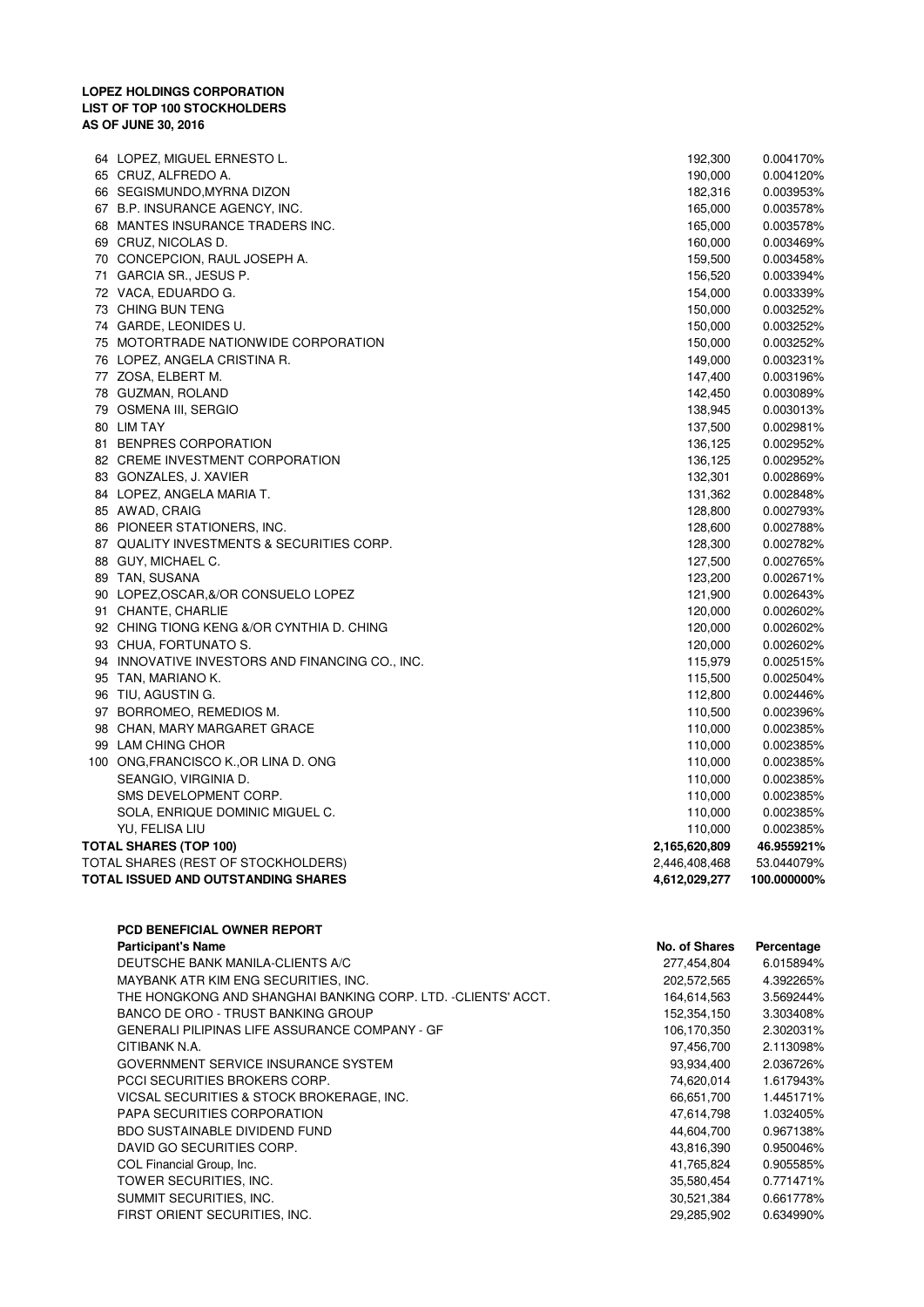ATR KIMENG SEC. INC. 28,513,500 0.618242% STANDARD CHARTERED BANK 25,821,600 0.559875% BDO SECURITIES CORPORATION 6-85049% 25,045,567 0.543049% 25,045,567 0.543049% MDR SECURITIES, INC. 22,690,125 0.491977% BPI SECURITIES CORPORATION 6-8 (2008) 2008 17,295,485 17,295,485 17,295,485 17,295,485 17,295,485 17,295,485 17,295,485 17,295,485 17,295,485 17,295,485 17,295,485 17,295,485 17,295,485 17,295,485 17,295,485 17,295,485 17, CLSA PHILIPPINES, INC. 2012 16,531,100 16,531,100 16,53434% BDO FOCUSED EQUITY FUND **16,233,000** 16,233,000 0.351971% YAO & ZIALCITA, INC. 2008 2012 15,676,076 2039895% 15,676,076 2039895% 15,676,076 2039895% 15,676,076 2039895% MERCANTILE SECURITIES CORP. 
0.333492% E. CHUA CHIACO SECURITIES, INC. 0.303065% 13,977,450 RCBC SECURITIES, INC. 202849% 13,506,273 0.292849% 13,506,273 0.292849% STANDARD SECURITIES CORPORATION 6.286546% 13,215,570 0.286546% SB EQUITIES.INC. 284917% 13,140,469 0.284917% BDO TRUST FAO GENERALI PILIPINAS LIFE ASSURANCE COMPANY- EQUITY F 12,873,400 0.279127% KING'S POWER SECURITIES, INC. 0.269012% 12,406,900 ANSALDO, GODINEZ & CO., INC. 0.264239% 12,186,790 0.264239% 12,186,790 0.264239% BANCO DE ORO - TRUST BANKING GROUP **10,293,300** 0.223184% FIRST METRO SECURITIES BROKERAGE CORP. 0.197432% 9,105,607 BANCO DE ORO - TRUST BANKING GROUP CONTROL DE CONTROL DE LA SIGNE ANNO 8,668,900 0.187963% CITIBANK N.A. 0.170858% 7,880,000 SOLAR SECURITIES, INC. 2.170621% 7,869,096 0.170621% TRITON SECURITIES CORP.  $7.346.810$  0.159297% BDO TRUST FAO GENERALI PILIPINAS LIFE ASSURANCE COMPANY- BALANC 6,975,600 0.151248% WEALTH SECURITIES, INC. 2008 0.140480% 6.478,975 0.140480% MERIDIAN SECURITIES, INC. 6.103680% 6.103680% 4,781,767 6.103680% 4,781,767 6.103680% SOCIAL SECURITY SYSTEM **1.102270%** 6.102270% 6.102270% 6.102270% 6.102270% 6.102270% UNITED COCONUT PLANTERS BANK-TRUST BANKING 0.095054% 4,383,900 PHILSTOCKS FINANCIAL INC **CONSERVATION CONSERVATION** 4,305,917 0.093363% THE INSULAR LIFE ASSURANCE COMPANY, LTD.  $\frac{1}{2}$  and  $\frac{1}{2}$  and  $\frac{4.261,900}{4.261,900}$  0.092408% IMPERIAL,DE GUZMAN,ABALOS & CO.,INC. 0.089650% 4,134,699 IGC SECURITIES INC. 0.085618% 3,948,705 R. NUBLA SECURITIES, INC. 0.084732% 3,907,870 BANCO DE ORO - TRUST BANKING GROUP 6.080594% 3,717,000 0.080594% ABACUS SECURITIES CORPORATION GALLERY AND RESEARCH AND RESEARCH AND RESEARCH AND RESEARCH AND RESEARCH AND RESEARCH AND RESEARCH AND RESEARCH AND RESEARCH AND RESEARCH AND RESEARCH AND RESEARCH AND RESEARCH AND RESEARCH AN CITISECURITIES, INC. 2009 3,534,009 3,534,009 3,534,009 3,534,009 3,534,009 3,534,009 3,534,009 3,534,009 3,534,009 3,534,009 3,534,009 3,534,009 3,534,009 3,534,009 3,534,009 3,534,009 3,534,009 3,534,009 3,534,009 3,534, BENEFICIAL LIFE INSURANCE CO., INC. 0.075889% 3,500,000 RCBC TRUST & INVESTMENT DIVISION 8,187,400 0.069111% EVERGREEN STOCK BROKERAGE & SEC., INC. 0.065907% 3,039,650 ASIASEC EQUITIES, INC. 2,803,873 0.060795% 2,803,873 0.060795% R. COYIUTO SECURITIES, INC. 2,779,770 0.060272% YU & COMPANY, INC. 2,708,230 0.058721% THE INSULAR LIFE ASSURANCE COMPANY, LTD.  $2.686,700$  0.058254% BANCO DE ORO - TRUST BANKING GROUP 0.054325% 2,505,500 0.054325% A & A SECURITIES, INC. 2,390,566 2.051833% S.J. ROXAS & CO., INC. 2.328,337 0.050484% GOLDSTAR SECURITIES, INC.  $\overline{0.047766\%}$ THE HONGKONG AND SHANGHAI BANKING CORP. LTD. -CLIENTS' ACCT. 2,116,950 0.045901% BELSON SECURITIES, INC. 2008.497 2,089.497 0.045305% ALPHA SECURITIES CORP. 0.042799% 1,973,890 RCBC TRUST & INVESTMENT GROUP FAO 45-120-7 (T/E) 0.000 1,710,000 0.037077% VENTURE SECURITIES, INC. 0.036810% 1,697,703 UNICAPITAL SECURITIES INC. 0.036322% 1,675,197 PREMIUM SECURITIES, INC. 6.0033668% 1,552,760 0,033668% AB CAPITAL SECURITIES, INC. And the contract of the contract of the contract of the contract of the contract of the contract of the contract of the contract of the contract of the contract of the contract of the contract o EASTERN SECURITIES DEVELOPMENT CORPORATION 0.028863% 1,331,181 OPTIMUM SECURITIES CORPORATION **OPTIMUM SECURITIES** CORPORATION QUALITY INVESTMENTS & SECURITIES CORPORATION  $1.272.262$  0.027586% DW CAPITAL INC. 20027557% 1,270,950 1,270,950 1,27557% PAN ASIA SECURITIES CORP. **PAN ASIA SECURITIES CORP. PAN ASIA SECURITIES PAN ASIA SECURITIES** GENERALI PILIPINAS INSURANCE COMPANY **1.210.000** 0.026236% REGINA CAPITAL DEVELOPMENT CORPORATION 0.026144% 1,205,777 AP SECURITIES INCORPORATED **1.026.400** 0.022255% NIEVES SECURITIES, INC. 0.022097% 1,019,140 UCPB SECURITIES, INC. 0.022054% 1,017,149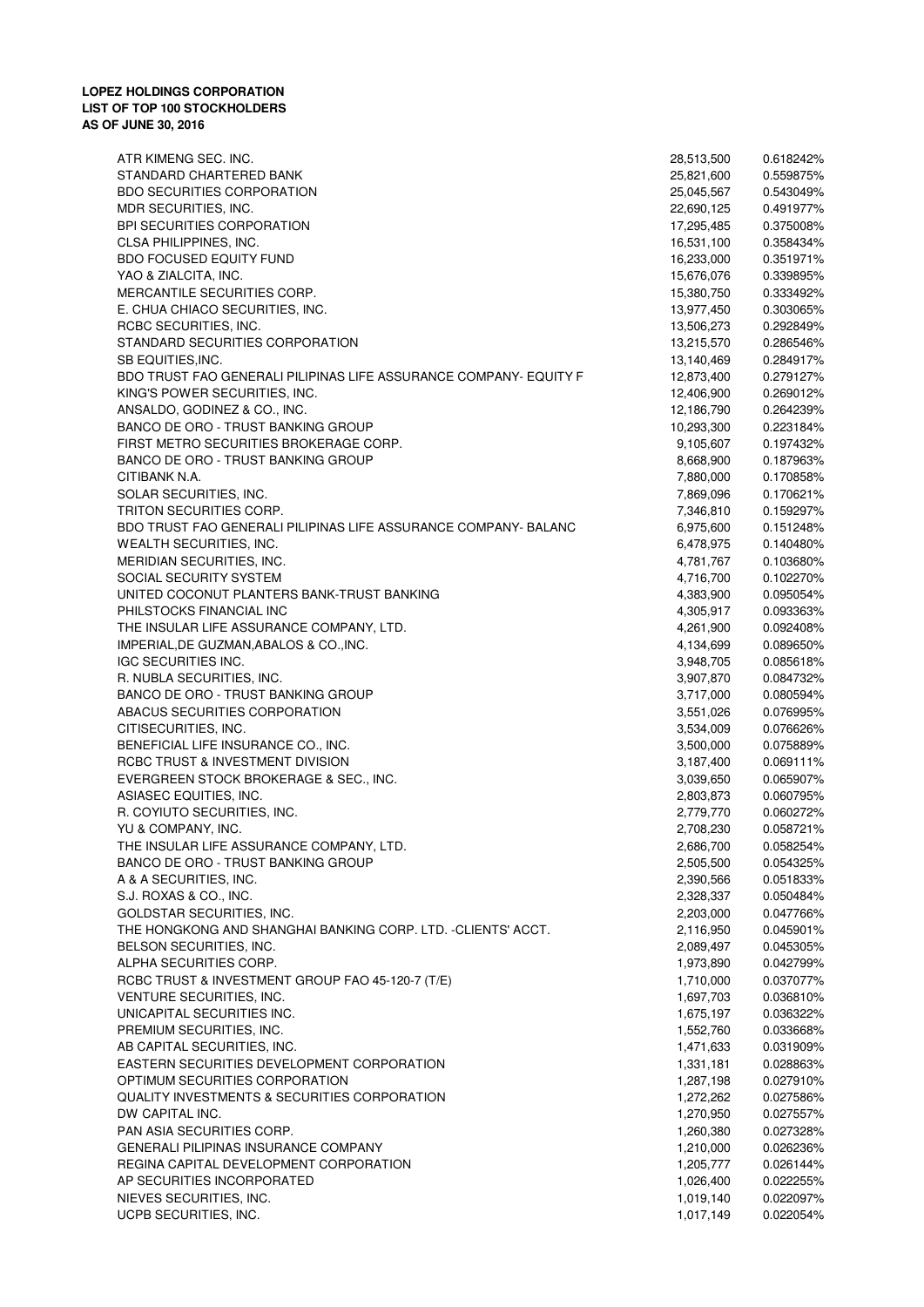| SARANGANI SECURITIES, INC.                                        | 1,013,725 | 0.021980% |
|-------------------------------------------------------------------|-----------|-----------|
| RCBC TRUST & INVESTMENT DIVISION                                  | 1,000,000 | 0.021682% |
| BERNAD SECURITIES, INC.                                           | 991,620   | 0.021501% |
| RCBC IMA NO. 82-541-7                                             | 960,000   | 0.020815% |
| GLOBALINKS SECURITIES & STOCKS, INC.                              | 956,191   | 0.020733% |
| RCBC TRUST & INVESTMENT DIVISION - VARIOUS TAXABLE ACCTS          | 912,500   | 0.019785% |
| SALISBURY BKT SECURITIES CORPORATION                              | 855,400   | 0.018547% |
| CAMPOS, LANUZA & COMPANY, INC.                                    | 805,964   | 0.017475% |
| B. H. CHUA SECURITIES CORPORATION                                 | 774,570   | 0.016795% |
| Bank of Commerce- Trust Services Division                         | 739,400   | 0.016032% |
|                                                                   |           |           |
| PCIB SECURITIES, INC.                                             | 726,667   | 0.015756% |
| DIVERSIFIED SECURITIES, INC.                                      | 725,258   | 0.015725% |
| TRI-STATE SECURITIES, INC.                                        | 685,300   | 0.014859% |
| FIRST INTEGRATED CAPITAL SECURITIES, INC.                         | 651,650   | 0.014129% |
| FORTUNE GENERAL INSURANCE CORPORATION                             | 650,000   | 0.014094% |
| INVESTORS SECURITIES, INC.                                        | 648,990   | 0.014072% |
| PNB SECURITIES, INC.                                              | 641,190   | 0.013903% |
| FEDERAL PHOENIX ASSURANCE CO., INC.                               | 634,700   | 0.013762% |
| BANK OF COMMERCE - TRUST SERVICES GROUP                           | 631,530   | 0.013693% |
| F. YAP SECURITIES, INC.                                           | 598,633   | 0.012980% |
|                                                                   |           |           |
| RTG & COMPANY, INC.                                               | 520,070   | 0.011276% |
| HDI SECURITIES, INC.                                              | 496,010   | 0.010755% |
| STRATEGIC EQUITIES CORP.                                          | 486,849   | 0.010556% |
| LITONJUA SECURITIES, INC.                                         | 457,480   | 0.009919% |
| TANSENGCO & CO., INC.                                             | 452,850   | 0.009819% |
| IMA#201-78167-1                                                   | 447,600   | 0.009705% |
| R. S. LIM & CO., INC.                                             | 443,250   | 0.009611% |
| IMA#201-78047-9                                                   | 436,100   | 0.009456% |
| PLATINUM SECURITIES, INC.                                         | 424,000   | 0.009193% |
| IMA#201-78159-8                                                   | 400,000   | 0.008673% |
| RCBC IMA NO. 80-185-2 FAO NATIONAL REINSURANCE CORPORATION OF THE | 400,000   | 0.008673% |
| IMA#201-78074                                                     | 392,400   | 0.008508% |
|                                                                   |           |           |
| AURORA SECURITIES, INC.                                           | 388,090   | 0.008415% |
| AB CAPITAL SECURITIES, INC.                                       | 353,000   | 0.007654% |
| THE FIRST RESOURCES MANAGEMENT & SECURITIES CORP.                 | 347,326   | 0.007531% |
| I. B. GIMENEZ SECURITIES, INC.                                    | 334,118   | 0.007244% |
| <b>BDO TRUST BANKING GROUP</b>                                    | 318,150   | 0.006898% |
| IMA#201-78094-7                                                   | 313,700   | 0.006802% |
| I. ACKERMAN & CO., INC.                                           | 308,988   | 0.006700% |
| IMA# 201-78230-7                                                  | 300,000   | 0.006505% |
| INSULAR LIFE ASSURANCE CO., LTD - VUL-EF                          | 300,000   | 0.006505% |
| BANCO DE ORO - TRUST BANKING GROUP                                | 287,200   | 0.006227% |
| A. T. DE CASTRO SECURITIES CORP.                                  | 272,330   | 0.005905% |
| RCBC TRUST & INVESTMENT GROUP FAO 93-015 RIZAL BALANCED FUND      |           |           |
|                                                                   | 261,000   | 0.005659% |
| GOLDEN TOWER SECURITIES & HOLDINGS, INC.                          | 260,810   | 0.005655% |
| H. E. BENNETT SECURITIES, INC.                                    | 250,080   | 0.005422% |
| GUILD SECURITIES, INC.                                            | 248,371   | 0.005385% |
| NEW WORLD SECURITIES CO., INC.                                    | 247,919   | 0.005375% |
| ATR KIMENG SEC. INC.                                              | 247,500   | 0.005366% |
| G.D. TAN & COMPANY, INC.                                          | 238,890   | 0.005180% |
| <b>BDO TRUST BANKING GROUP</b>                                    | 238,500   | 0.005171% |
| IMA# 201-78082                                                    | 229,900   | 0.004985% |
| BA SECURITIES, INC.                                               | 221,703   | 0.004807% |
| IMA#201-78169-7                                                   | 220,000   | 0.004770% |
| IMA#201-78071                                                     | 207,600   | 0.004501% |
|                                                                   |           |           |
| WONG SECURITIES CORPORATION                                       | 200,720   | 0.004352% |
| INTRA-INVEST SECURITIES, INC.                                     | 197,904   | 0.004291% |
| DEUTSCHE BANK AG MANILA BRANCH A/C CLIENTS DEUB20                 | 191,821   | 0.004159% |
| AB CAPITAL & INVESTMENT CORP. - TID-FILIPINO                      | 190,000   | 0.004120% |
| IMA#201-78176-2                                                   | 189,200   | 0.004102% |
| RCBC TRUST & INVESTMENT GROUP FAO 93-014 RIZAL EQUITY FUND        | 189,000   | 0.004098% |
| EAST WEST CAPITAL CORPORATION                                     | 188,934   | 0.004097% |
| ASTRA SECURITIES CORPORATION                                      | 183,810   | 0.003985% |
| FIDELITY SECURITIES, INC.                                         | 180,200   | 0.003907% |
|                                                                   |           |           |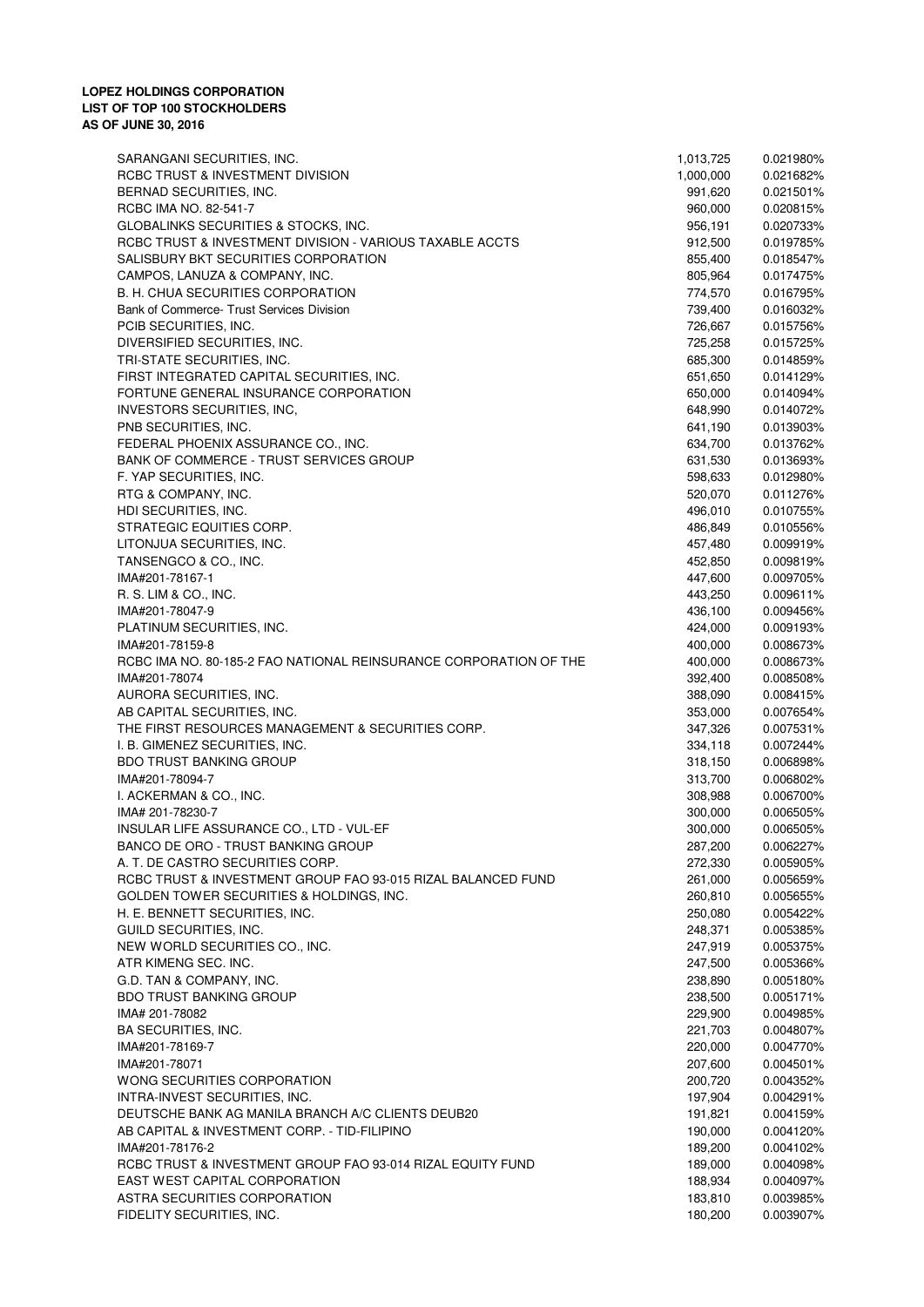| R & L INVESTMENTS, INC.                                 | 169,580 | 0.003677% |
|---------------------------------------------------------|---------|-----------|
| DA MARKET SECURITIES, INC.                              | 158,420 | 0.003435% |
| IMA#201-78129-1                                         | 157,300 | 0.003411% |
| WESTLINK GLOBAL EQUITIES, INC.                          | 156,050 | 0.003384% |
| LUYS SECURITIES COMPANY, INC.                           | 148,700 | 0.003224% |
| FORTUNE LIFE INSURANCE CO., INC.                        | 141,400 | 0.003066% |
| DEUTSCHE REGIS PARTNERS, INC.                           | 141,395 | 0.003066% |
|                                                         |         |           |
| JAKA SECURITIES CORP.                                   | 136,410 | 0.002958% |
| DBP-DAIWA CAPITAL MARKETS PHILPPINES, INC.              | 129,600 | 0.002810% |
| <b>JSG SECURITIES, INC.</b>                             | 125,800 | 0.002728% |
| IMA# 201-78068                                          | 124,100 | 0.002691% |
| EAGLE EQUITIES, INC.                                    | 122,720 | 0.002661% |
| ALAKOR SECURITIES CORPORATION                           | 117,000 | 0.002537% |
| IMA#201-78135-8                                         | 117,000 | 0.002537% |
| LUCKY SECURITIES, INC.                                  | 115,430 | 0.002503% |
| MOUNT PEAK SECURITIES, INC.                             | 106,800 | 0.002316% |
|                                                         |         |           |
| IMA# 201-78065-7                                        | 102,000 | 0.002212% |
| <b>MANDARIN SECURITIES CORPORATION</b>                  | 98,150  | 0.002128% |
| EQUITIWORLD SECURITIES, INC.                            | 95,675  | 0.002074% |
| STANDARD CHARTERED BANK GLOBAL CUSTODY TAX EXEMPT       | 94,100  | 0.002040% |
| SunSecurities, Inc.                                     | 92,000  | 0.001995% |
| IMA# 201-78236-4                                        | 89,000  | 0.001930% |
| IMA#201-78130-9                                         | 83,200  | 0.001804% |
| J.M. BARCELON & CO., INC.                               | 83,160  | 0.001803% |
|                                                         |         |           |
| BENJAMIN CO CA & CO., INC.                              | 81,140  | 0.001759% |
| BANCO DE ORO - TRUST BANKING GROUP                      | 80,900  | 0.001754% |
| <b>CUALOPING SECURITIES CORPORATION</b>                 | 76,372  | 0.001656% |
| DEUTSCHE BANK MANILA-CLIENTS A/C                        | 67,429  | 0.001462% |
| CLIMBS LIFE AND GENERAL INSURANCE COOPERATIVE           | 65,800  | 0.001427% |
| LOPEZ, LOCSIN, LEDESMA & CO., INC.                      | 64,650  | 0.001402% |
| IMA#201-78132-5                                         | 63,800  | 0.001383% |
| IMA#201-78131-7                                         | 62,500  | 0.001355% |
| IMA#201-78152-3                                         | 60,200  | 0.001305% |
| THE HONGKONG & SHANGHAI BANKING CORP. LTD. -OWN ACCOUNT |         |           |
|                                                         | 60,000  | 0.001301% |
| SUPREME STOCKBROKERS, INC                               | 59,590  | 0.001292% |
| IMA#201-78149-9                                         | 59,500  | 0.001290% |
| APEX PHILIPPINES EQUITIES CORPORATION                   | 54,900  | 0.001190% |
| E.SECURITIES, INC. ITF VARIOUS CLIENTS                  | 52,760  | 0.001144% |
| ATC SECURITIES, INC.                                    | 51,376  | 0.001114% |
| IMA#201-78090-5                                         | 50,300  | 0.001091% |
| <b>BDO TRUST BANKING GROUP</b>                          | 50,000  | 0.001084% |
| AAA SOUTHEAST EQUITIES, INCORPORATED                    | 49,520  | 0.001074% |
| IMA#201-78160-6                                         | 48,000  | 0.001041% |
|                                                         |         |           |
| CENTURY SECURITIES CORPORATION                          | 45,815  | 0.000993% |
| MARINO OLONDRIZ Y CIA                                   | 45,205  | 0.000980% |
| LARRGO SECURITIES CO., INC.                             | 45,050  | 0.000977% |
| <b>BDO TRUST BANKING GROUP</b>                          | 44,500  | 0.000965% |
| DEUTSCHE REGIS PARTNERS, INC.                           | 42,000  | 0.000911% |
| PRYCE SECURITIES, INC.                                  | 41,244  | 0.000894% |
| IMA#201-78031-9                                         | 36,000  | 0.000781% |
| BANCO DE ORO - TRUST BANKING GROUP                      | 35,700  | 0.000774% |
| ASIAN CAPITAL EQUITIES, INC.                            | 34,709  | 0.000753% |
|                                                         |         |           |
| RCBC - TRUST GROUP                                      | 32,200  | 0.000698% |
| IMA#201-78221-6                                         | 28,800  | 0.000624% |
| BANCO DE ORO - TRUST BANKING GROUP                      | 27,900  | 0.000605% |
| HIGHLAND SECURITIES PHIL., INC.                         | 27,500  | 0.000596% |
| <b>BDO ESGEF</b>                                        | 26,200  | 0.000568% |
| UPCC SECURITIES CORP.                                   | 25,760  | 0.000559% |
| IMA#101-78104-5                                         | 25,400  | 0.000551% |
| IMA#201-78227-3                                         | 25,200  | 0.000546% |
| SECURITIES SPECIALISTS, INC.                            | 23,780  | 0.000516% |
|                                                         |         |           |
| ARMSTRONG SECURITIES, INC.                              | 22,980  | 0.000498% |
| IMA#201-78168-9                                         | 22,800  | 0.000494% |
| <b>BDO TRUST BANKING GROUP</b>                          | 21,800  | 0.000473% |